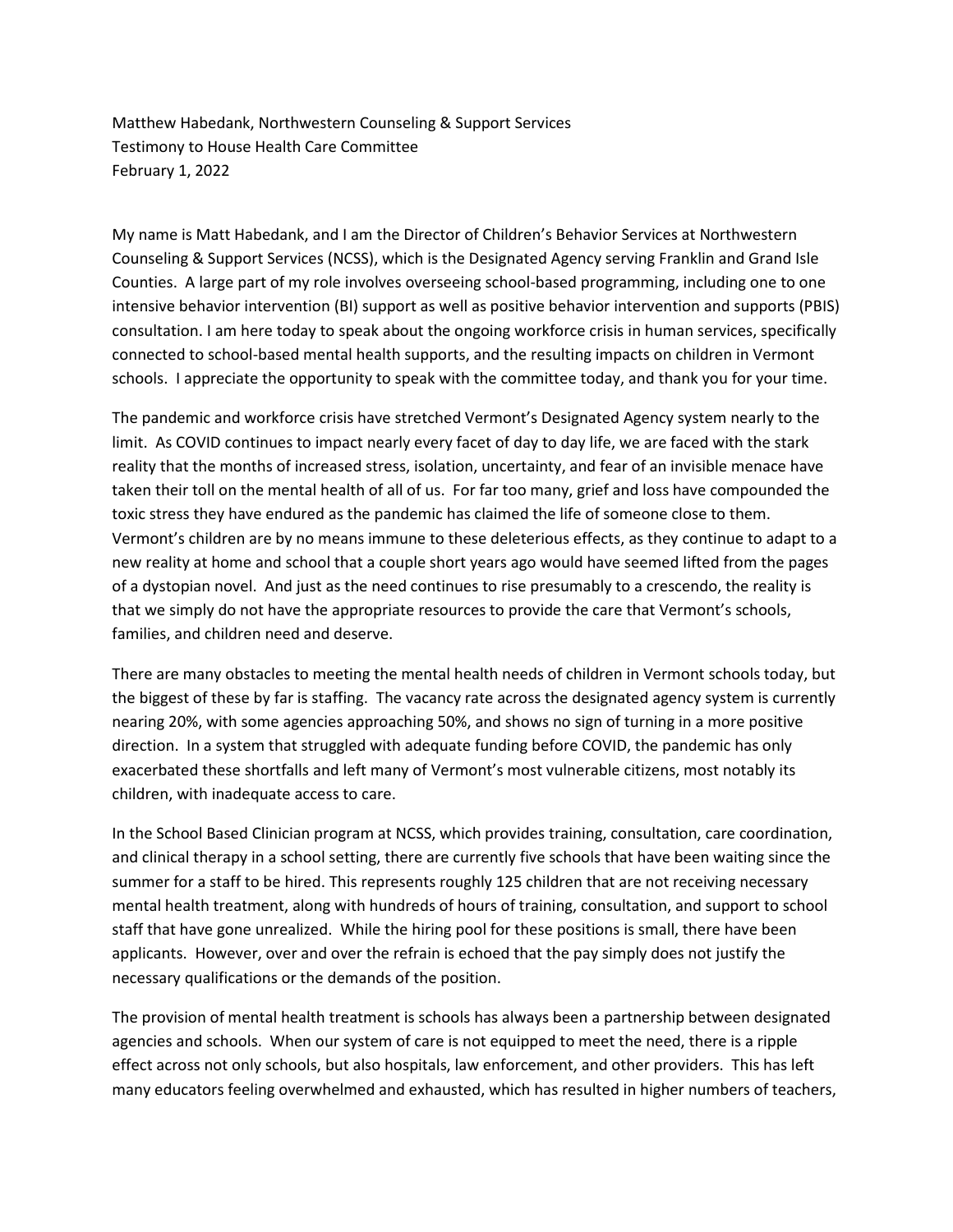para-educators, and support staff also leaving the field. The scarcity of staffing resources on both ends has resulted in in both parties feeling like they are asking for excessive leeway as well as having to step out of their role to help support. DA staff are being asked to help cover recess and lunch duty, along with full-school and classroom support, and an occasional day as a substitute teacher. Schools are asked much more often to provide coverage for students with a contracted BI, as programs simply do not have adequate staffing to provide a substitute.

This can lead to strained relationships between schools and DAs, and certainly leads to a lower quality of care for children, who especially now depend on a consistent schedule with trusted adults. Additionally, each time any staff is asked to step outside their role – be they school or DA staff – they are leaving their primary duties behind, which creates an additional strain on the system as a whole. The vital work of getting ahead of issues so they don't become big often gets preempted by the necessity of filling an immediate need.

The School-Based Autism Program at NCSS provides one to one behavior support to children with elevated behavior concerns and individualized programming needs connected to autism spectrum disorder or other similar diagnosis. The number of students the program serves has dropped from 32 when the pandemic hit to 16 currently, with eight children and schools waiting for staff to be hired to begin services. Prior to the pandemic, this program was able to provide substitutes whenever a staff was out, be it short or long term. Over the course of this school year, all but 4 of these children have been subbed by their school at least once. The details below highlight the difficulties with the school being asked to provide coverage:

"*When school subbed, he began showing high magnitude, unsafe, and novel behaviors towards school staff, including choking the special educator and bolting out of the school into the parking*  lot and trying to get into locked vehicles. This resulted in a very frustrated team that felt *unequipped to keep the client safe at school. The challenge with schools subbing our clients is that we already know schools cannot support these students in the long term. We are there because schools have already identified that they do not have the internal capacity to support the client's needs with a school staff (or without a BI)."*

Much like the school based clinicians discussed above, the rate of pay is the primary factor both in staff leaving their current position as well as in difficulty hiring. Staff have expressed, correctly, their belief that schools are a high-risk environment where they are much more likely to be exposed to the virus, putting both themselves and their families at increased risk. Many have noted that they believe in the work they are doing and feel it is important, but the combination of pay and risk is enough to lead them to leave the field, or never enter it in the first place. Feedback from staff frequently centers on the rate of pay for a BI being less than what is advertised at fast food restaurants and convenience stores. When McDonalds faces staff shortages and needs to increase salaries, they raise the price of a big mac. In the DA system that mechanism does not exist, so in order have the resources to ensure proper staffing and care, we turn to you. Some comments from a recent employee engagement survey at NCSS sum up this concern well: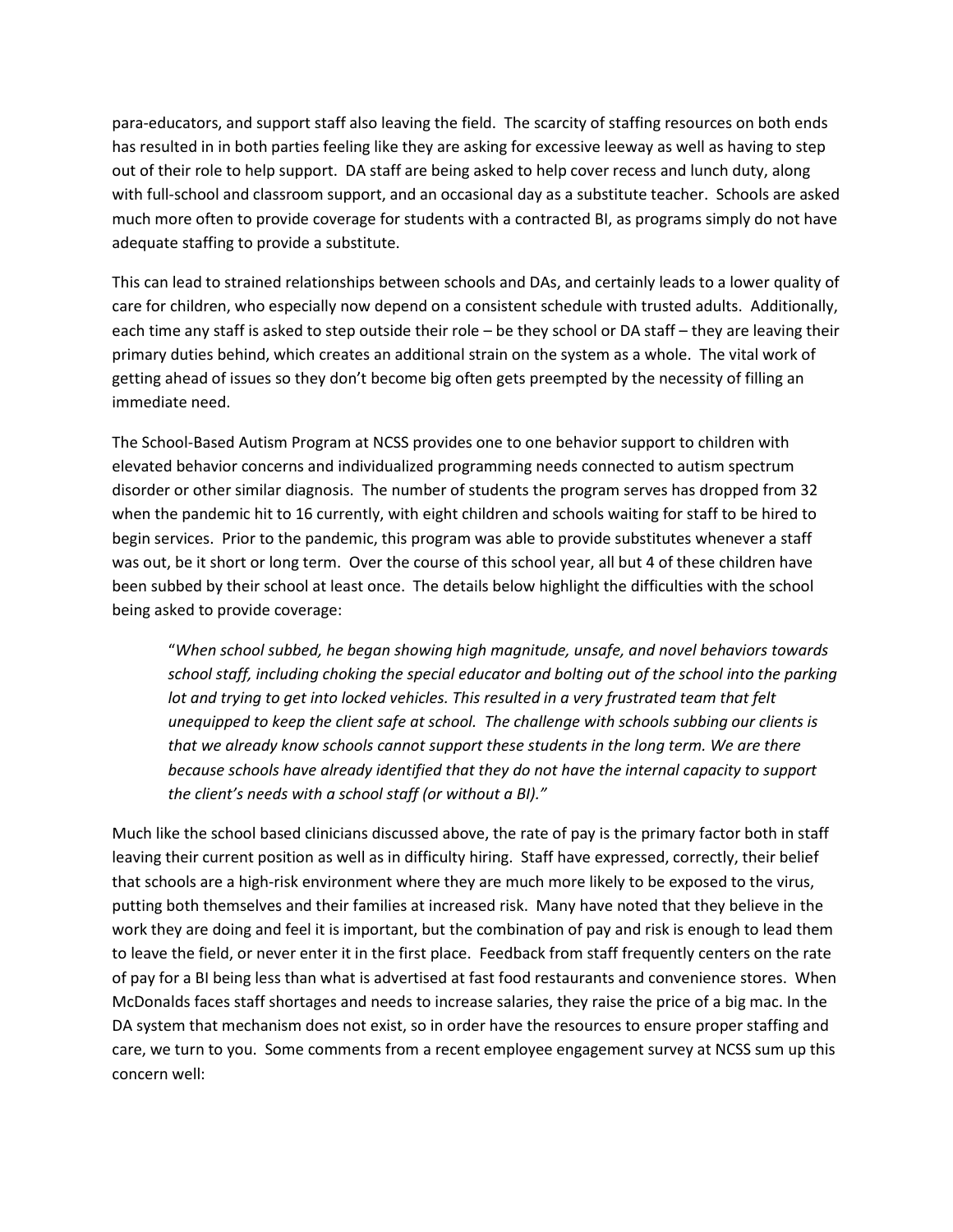*"Finding a way to increase salaries for direct service workers would increase morale and employee longevity. Working in a full-time position and making less than 40k with a Master's Degree is not acceptable, especially as other fields and workforces that require less education continue to raise wages to fill employment gaps."*

*"I like NCSS a lot, I love the people, I love the work and values…. I would love to stay at the agency but I don't know how people do it. I assume it is because they have a partner/spouse who has a well enough paying job to compensate. Otherwise, with the cost of living in Vermont, especially childcare, there is little incentive to stay, no matter how passionate you are for the work."*

The bottom line is that kids and families are struggling, along with the professionals who are there to support them, which makes the partnership between schools and mental health providers more important than ever. The collective trauma we have all been through has led to observed increases in the children we serve in symptoms of anxiety and depression, both related to currently diagnosed conditions or new symptoms that were not present before. We are seeing a dramatic increase in students struggling with school engagement, this not only accounts for truancy but students' attitudes toward school seem to have fundamentally shifted resulting in decreased academic performance and engagement as well as lack of community and empathy towards classmates and staff. Our programs have continued to provide individual client care but also tried to increase consultation, push in services, and support provided to school staff and classrooms to try to support the general population in addition to our clients. We are finding that every single person whether they are an adult or child is needing some type of mental health support to continue to remain healthy.

The list of needs and staffing shortages goes on and on. The PBIS consultant program, which provides lower level behavior intervention to students along with addressing school-wide behavior systems and supports, currently has 5 openings, or nearly half the program. This leaves 50-60 children without adequate intervention and support, and deprives five schools of expert behavior analytic knowledge and consultation, further straining the system and leaving upstream solutions untapped. Another one to one BI program which serves children classified by special education as EBD currently has 10 referrals waiting for available staffing, and each of those children in simultaneously struggling with their needs while putting incredible strain on the school system. The events of the last two years have lead to children falling behind, and in need of additional support to stabilize. Without an investment in kids now, they may not catch up which will likely result in more problems, and expense, down the road. Investing in our programs now will help kids to stabilize, catch up, and mitigate the need for more expensive programming later.

Despite all these concerns, there are great things happening. The BI program mentioned above was just able to start work with two new children – the first new clients in almost a year. The PBIS consultant program and School Based Clinicians talked about this outcome:

*"Our new SBC worked for over two months to onboard a 6-year-old who was smearing feces everywhere and running constantly out of class and escaping the school, teachers were terrified*